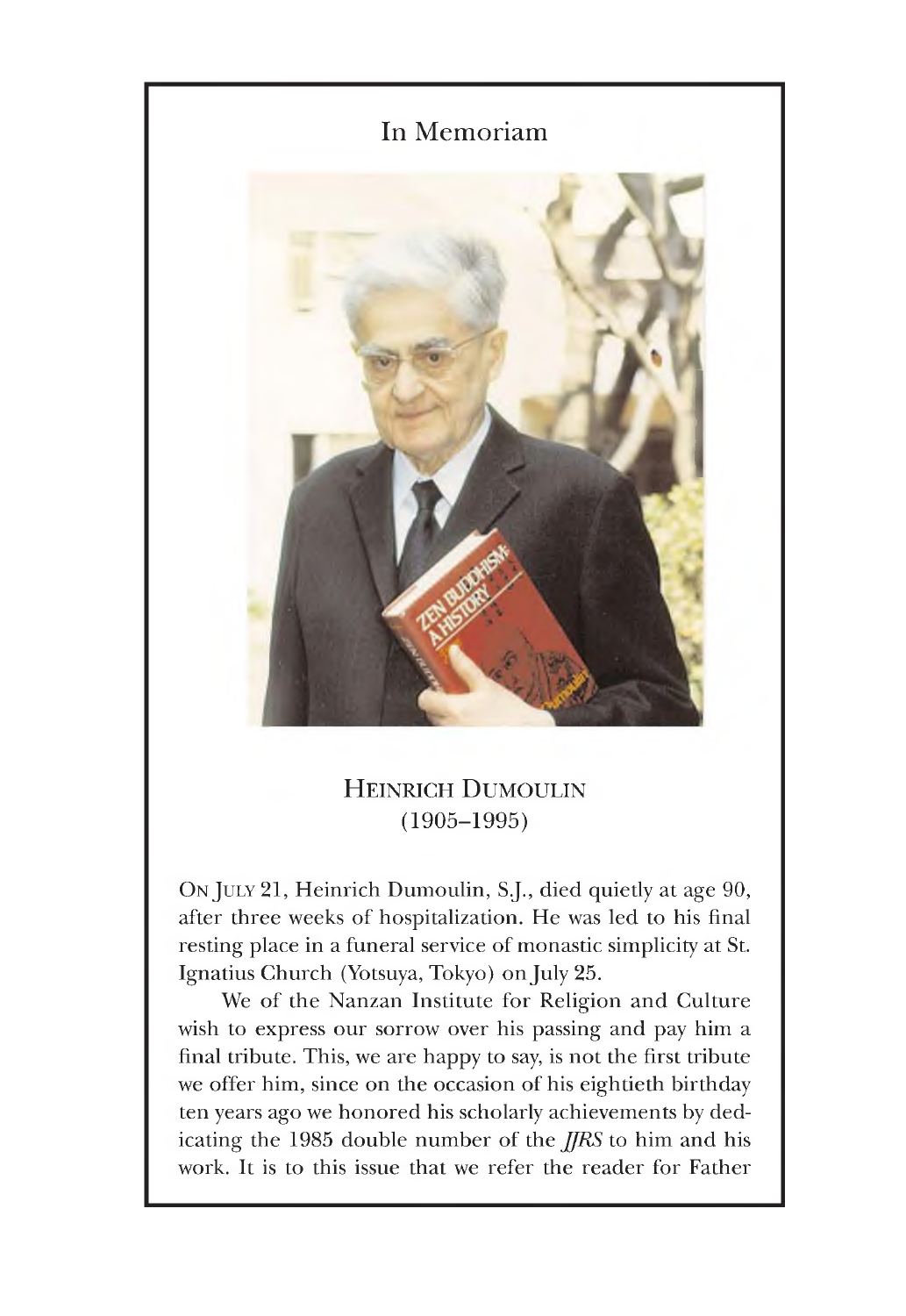Dumoulin's biography (pp. 109–115) and list of scholarly works (pp. 263-71).

The story of Father Dumoulin's last ten years is eloquently told by the supplementary bibliography below. As the long list of publications shows, Father Dumoulin continued to work steadily at his scholarly projects— "making up for things left undone in my younger years," as he himself put it— till the very end. What his work shows is that, despite a slower pace and two short-term hospitalizations, old age was unable to tame the scholar; what it does not tell us is that the accumulating years did not succeed in warping or souring the man. Father Dumoulin remained the same unassuming, serene, and gracious presence right to the end.

If Father Dumoulin was great as a scholar, he was greater still as a human being. If we respected him for his scholarship, we loved him for his human qualities: a man totally honest, self-disparaging, joyful, and always warmly welcoming and encouraging when you had the privilege of meeting him. A good look at his photograph, with his somewhat impish smile, will perhaps give a better idea of the man behind the scholar than our words ever can.

We of the Nanzan Institute owe Father Dumoulin a great debt, especially for the inspiring help he was in the establishment of the Institute (to the point of accepting the position of the Institute's first director [1975-1976] despite his heavy responsibilities at Sophia University) and for the way he always stood right behind us as an enduring, reassuring, and ever encouraging "guardian angel." As we have been increasingly realizing in the months since his passing, Father Dumoulin was one of those people whose stature becomes even more poignantly evident by the unsettling "hole" they leave. The memory of this smiling pioneer of dialogue will forever encourage us to remain true to his spirit of total openness of heart and mind to Buddhism and other Japanese religions, in a staunch but supple fidelity to the Christian tradition.